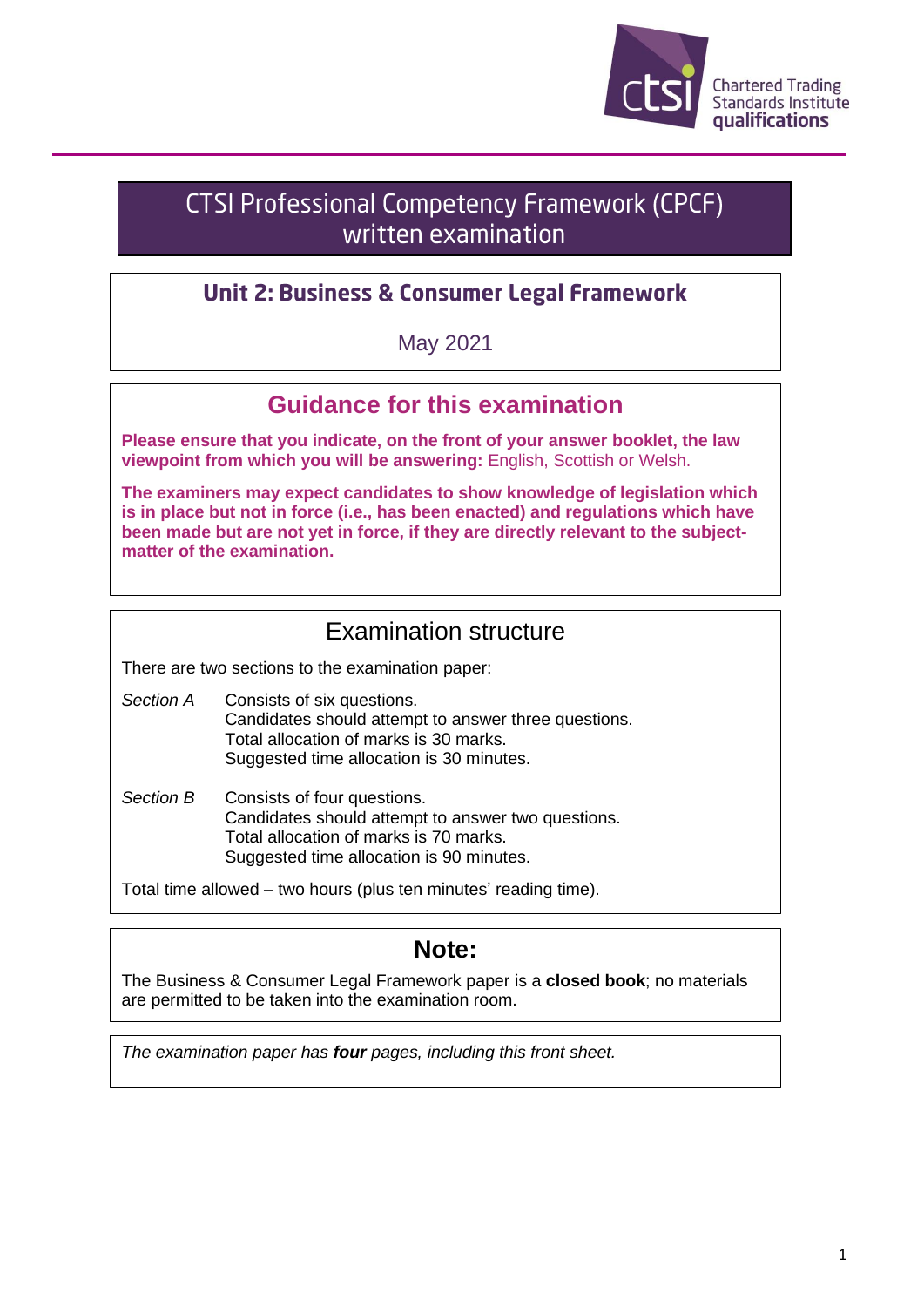**Time:** 10:00 - 12:00

**Date:** 12 May 2021 **Reading time:** 10 minutes **Reading time:** 10 minutes **Time:** 10:00 – 12:00

#### **Section A Candidates should attempt to answer three questions. Each question carries ten marks. Total: 30 marks.**

| 1. | Briefly describe public health safeguarding issues that may be relevant in the course of the<br>work for regulators.                                                         |                      |
|----|------------------------------------------------------------------------------------------------------------------------------------------------------------------------------|----------------------|
|    |                                                                                                                                                                              | $(10 \text{ marks})$ |
| 2. | Briefly describe how regulation benefits business.                                                                                                                           | $(10 \text{ marks})$ |
| 3. | Describe why economic operators may fail to comply with the law.                                                                                                             | $(10 \text{ marks})$ |
| 4. | What do we mean by risk in a regulatory setting and what are the benefits of taking a risk-<br>based approach to trading standards' activities?                              | $(10 \text{ marks})$ |
| 5. | Why are voluntary controls good things for businesses?                                                                                                                       | $(10 \text{ marks})$ |
| 6. | Drawing on the enforcement policy of a Trading Standards Service, explain the alternatives<br>to prosecution and discuss two examples when other legal disposals may be more |                      |
|    | appropriate.                                                                                                                                                                 | $(10 \text{ marks})$ |

**Section A total of 30 marks.**

**End of Section A.**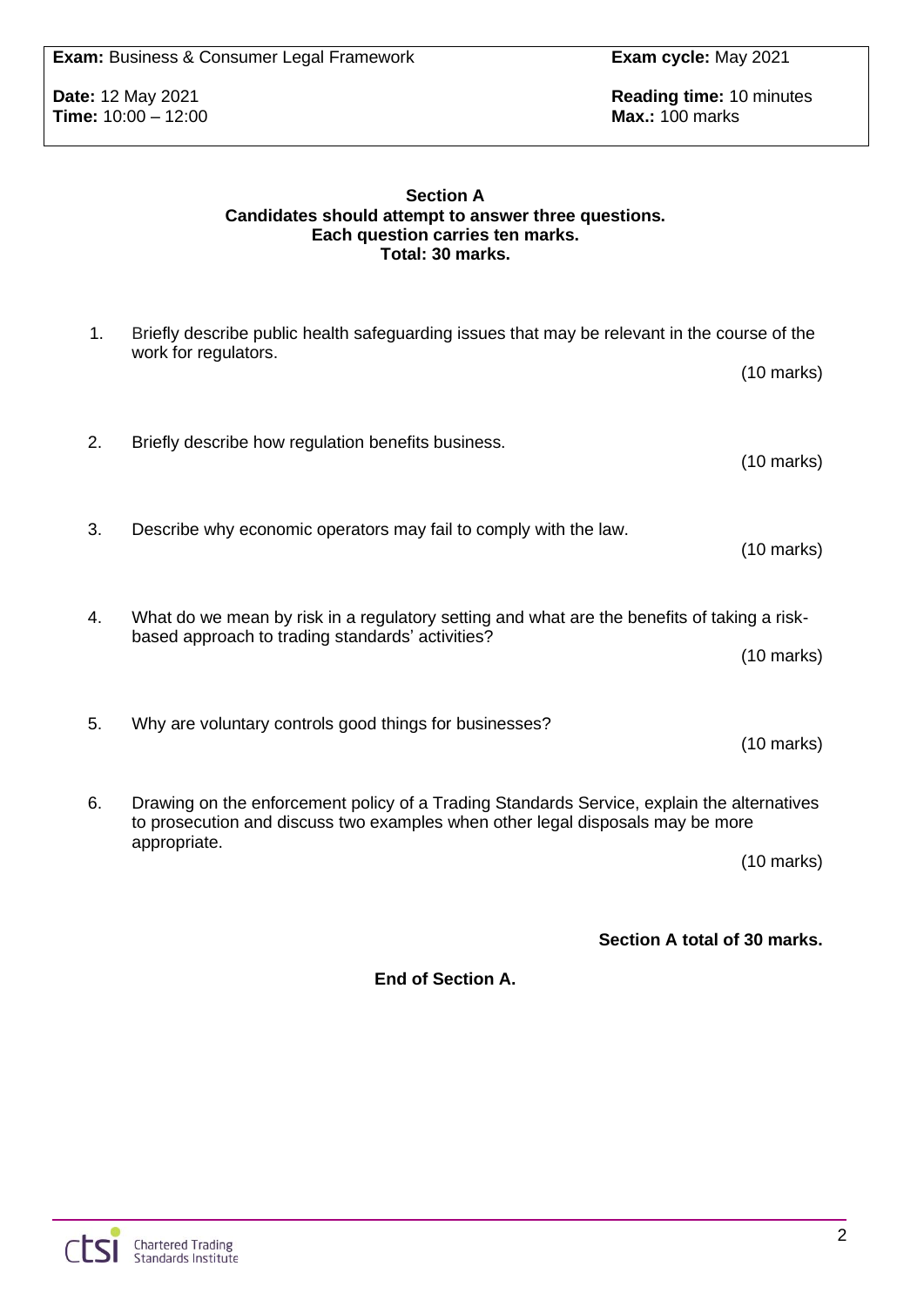### **Section B Candidates should attempt to answer two questions. Each question carries 35 marks. Total: 70 marks.**

7. Regulatory authorities have a duty to understand the economic impact that they have on their local area. What codes of practice or pieces of legislation lay out these duties and how can regulatory enforcement bring a positive economic impact?

(35 marks)

8. What are the functions of National Trading Standards [Trading Standards Scotland] and how do they assist the work of local authority departments?

(35 marks)

- 9. In recent times, traditional Chambers of Commerce have evolved into a number of different types of organisations which provide support for both new and growing local businesses.
	- (a) Explain, with examples, how you feel that these organisations can support their business members.

(10 marks)

(b) Your local organisation has requested a presentation to their members about how Trading Standards can work with their members.

Draft a comprehensive presentation, clearly detailing how Trading Standards can work with these business members.

(15 marks)

(c) Consider what impact your presentation may have on these businesses and discuss how you will prepare for any difficult questions that may be asked.

> (10 marks) (total of 35 marks)

**Section B continues over the page.**